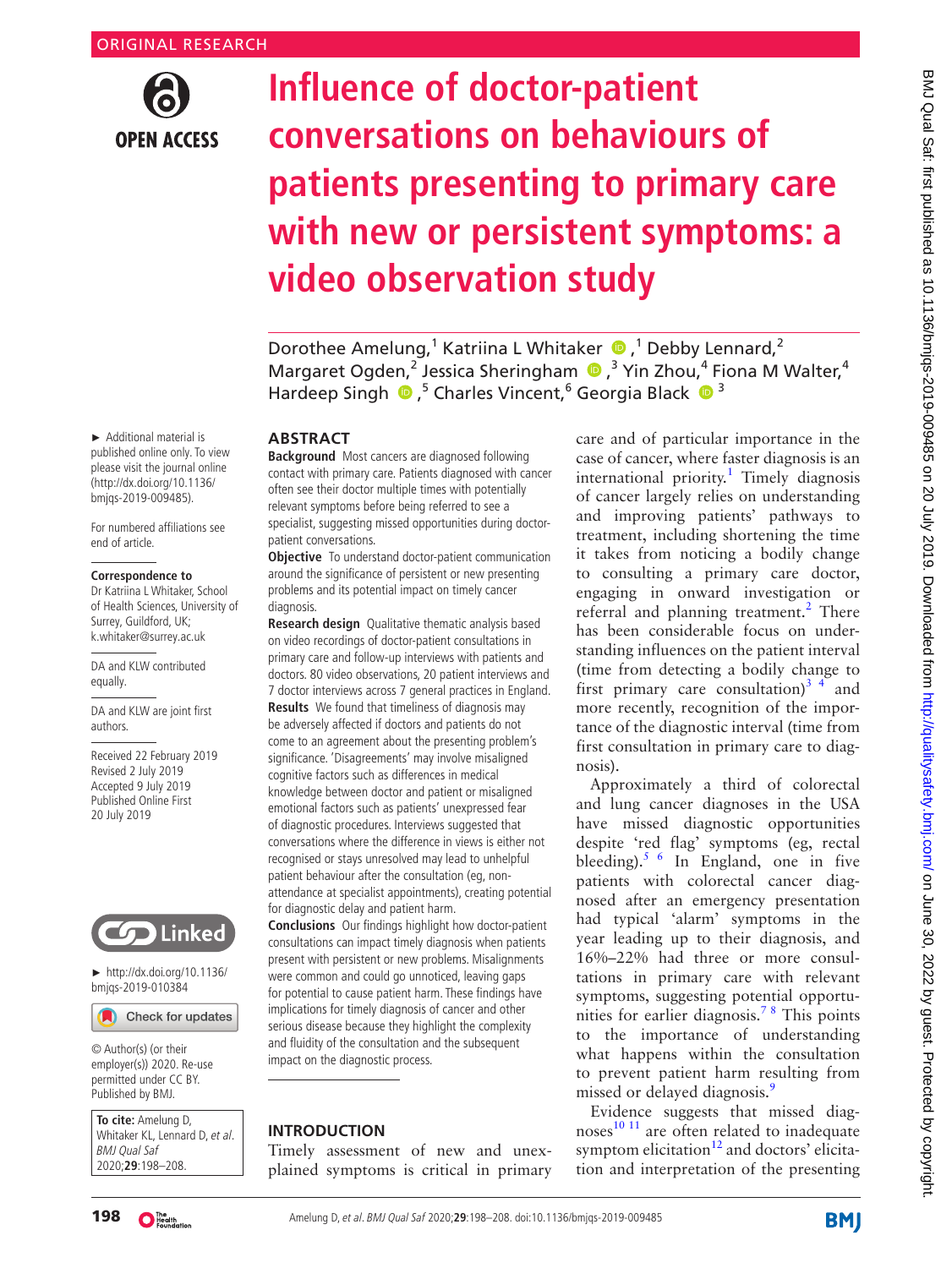problem is critical for subsequent referral decisions.<sup>[13 14](#page-9-7)</sup> However, elicitation can often be incomplete,  $15 \frac{16}{16}$  and if doctors do not ask for information, patients often do not provide it.[17 18](#page-9-9) Despite a vast existing body of research exploring the conversation between patients and doctors,[19](#page-9-10) which is embedded within doctor communication training (eg, the Calgary-Cambridge model), $^{20}$  $^{20}$  $^{20}$  there is a lack of in-depth research on doctor-patient interactions to elucidate the essential behavioural factors central to this diagnostic phase.

To date, the focus has been on the role of doctors' communication at the beginning<sup>[21 22](#page-9-12)</sup> or end of consultations.[23 24](#page-9-13) This has led to important insights, for example, emphasising that interrupting a patient's opening statement can inhibit elicitation of the patient's full agenda<sup>21 25</sup> as well as the importance of concordance, where patients and doctors seek to reach a shared understanding during the consultation.<sup>26,27</sup>

A growing qualitative evidence-base shows that doctor-patient interactions can influence patients' perceived eligibility/desire for accessing/reaccessing healthcare, $28-30$  but this has focused on asking patients about their experiences of accessing healthcare and has not included healthcare professional views. Patient disengagement (eg, adherence to management plans) $31$ is one of the only patient behaviours highlighted as a potential reason for diagnostic error in primary care.<sup>[32](#page-9-17)</sup> There are still crucial gaps in knowledge about the unfolding dynamic nature of the diagnostic process, including the patient's role in the conversation, and how this impacts patients' subsequent behaviour.<sup>[31](#page-9-16)</sup>

To address these gaps, we used qualitative methods, including video observation triangulated with follow-up interview data from patients and doctors, to understand doctor-patient communication about a new or persistent presenting problem as a critical point in primary care and assessed the potential impact on timely cancer diagnosis. In particular, we examined what was discussed in conversations about new or persistent presenting problems and how doctors and patients negotiated their significance. We also examined how these negotiations impacted patient attitudes and behaviours and considered the possible impact on timely cancer diagnosis.

# **Methods**

# **Research design**

We collected data from videos of patient-doctor consultations and related follow-up interviews. Two lay members were recruited to the research team at the development stage of the proposal and contributed to every stage of the research process. Lay members helped focus the research question and study design, obtain ethical approvals (eg, writing patient information sheets), interpret the results and coauthor the manuscript.

Data collection took place in England from July 2017 to March 2018. Primary care practices were

recruited with the help of Clinical Research Networks in North London, South London and Surrey. Ethical approval was obtained from London Chelsea Research Ethics Committee (17/LO/0270).

# **Recruitment and procedures**

Primary care practices were recruited and consenting doctors completed a short demographic questionnaire and indicated whether they agreed to being contacted for a follow-up interview about one of their consultation videos. Following agreement from individual doctors, one researcher (DA) identified and approached eligible patients of these doctors in the waiting area. All patients≥50 years who were able to provide written informed consent were eligible. We focused on adults≥50 years because of their higher risk of cancer.<sup>[33](#page-9-18)</sup> The researcher obtained written consent, demographic data, the purpose of their consultation and whether they presented with a new problem. Patients also indicated their willingness to be contacted for a follow-up interview. We were particularly interested in patients presenting with any new problem or persistent problem relevant to cancer to maximise the relevance to timely diagnosis. We did not restrict our sample to cancer 'alarm' symptoms because there are a large number of symptoms that could be associated with cancer. A new problem was defined as an issue the patient discussed with their doctor for the first time and for which no diagnosis had been formulated yet. This was gleaned from watching all the videos because patients' self-report of a new problem did not always correspond to this definition. Persistent symptoms were symptoms that patients reconsulted for (without assuming any time threshold) and identified through verbal (eg, the patient saying the problem is not going away) or contextual reference (eg, where the problem is still present after initial treatments or tests). Types of symptoms were taken from NICE guidance for suspected cancer referral, $34$  by searching the word 'persistent' within the online NICE guidance tool and matching them with presenting problems in our sample (eg, persistent cold symptoms).

A subset of patients were interviewed about their consultation experiences as well as each doctor about one specific consultation with an interviewed patient. Patients were selected for interview if (a) cancer was explicitly discussed during the consultation and/or (b) the consultation included some level of discussion/ uncertainty about the symptom. Patients were selected to avoid over-representing or under-representing any particular doctor. Among consultations for which a patient interview had been conducted, consultations were selected for a doctor interview based on the same criteria (a and/or b). Patients and doctors were interviewed approximately 1month and 2.5 months after the consultation, respectively. All interviews were carried out by one member of the research team (DA). Interviews were semistructured with an open first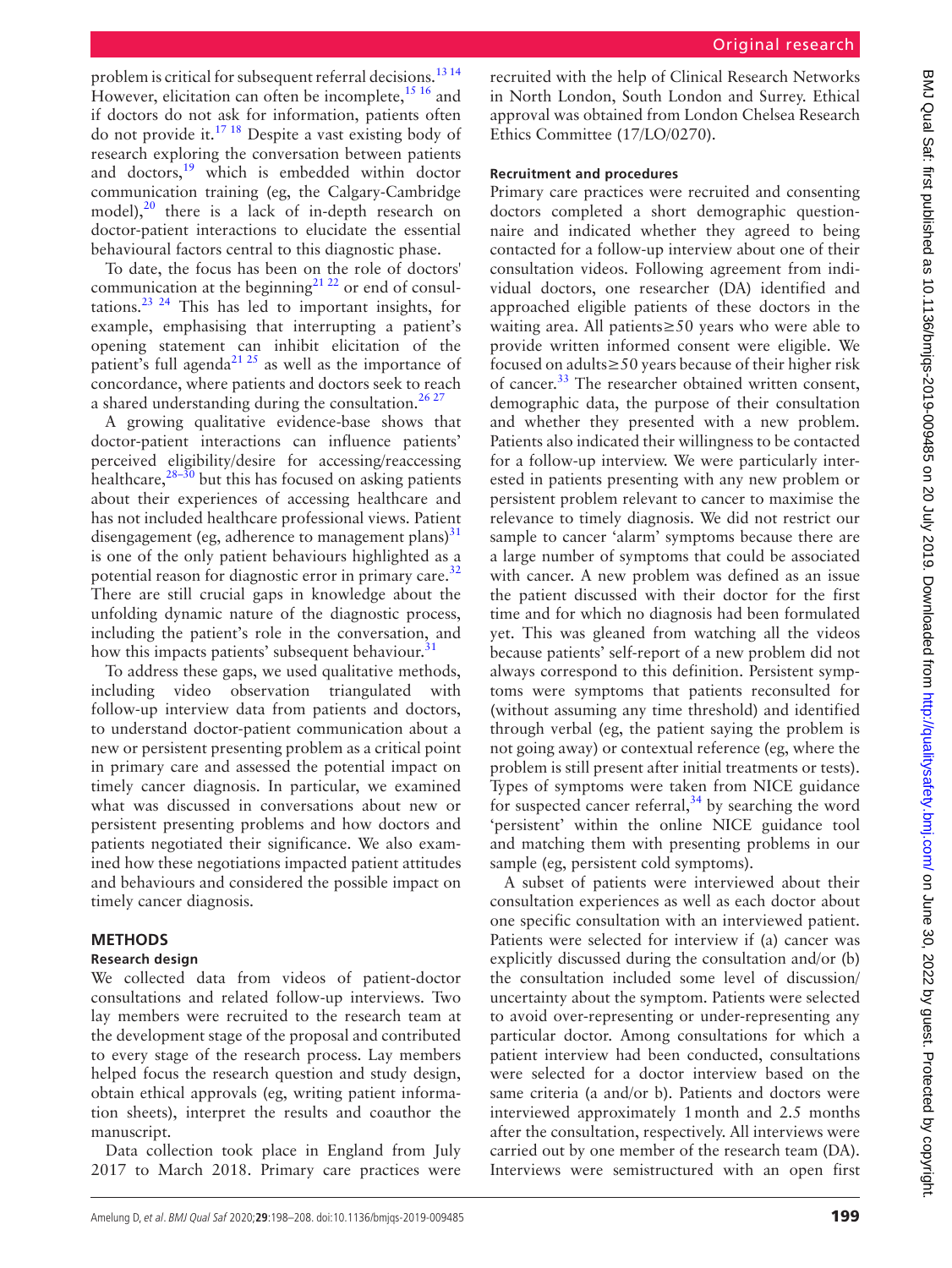part following the Wengraf biographical interviewing method, $35$  which allows participants to tell an uninterrupted story. See [online supplementary appendix A](https://dx.doi.org/10.1136/bmjqs-2019-009485) for patient and doctor interview schedules.

#### **Data analysis**

All videos and interviews were recorded and transcribed verbatim. A subset of 40 consultations were coded by DA to include behavioural descriptions such as body language. Each video was watched numerous times during transcription by DA. A research assistant (FA) also transcribed and watched a number of videos to check transcript accuracy. Data were analysed using a thematic analysis approach, $36$  with initial inductive coding developed by DA and then discussed and developed iteratively with the wider research team over the course of 6months. This wider team included primary care doctors, patient safety experts, psychologists, a public health consultant and two lay members. When selecting patients with a new or persistent problem, DA consulted primary care doctors to validate ambiguous decisions. Where follow-up interview data were available, these were triangulated with video data to further substantiate overall themes.

#### **Public involvement**

Early findings were presented to an advisory group including public representatives, clinicians and academics. The advisory group helped refine initial themes into more flexible dimensions such as cognitive and emotional categories of misalignment. We also ran two focus groups with additional members of the public  $(n=7$  in each group) to discuss the interpretation of the findings and provide further refinement. Suggestions were taken into account and are reflected in this paper.

# **Results**

#### **Sample**

Seven practices agreed to participate in the video observation study and 10 primary care doctors from these practices gave informed consent to participate in video observation. Practices varied in terms of the socioeconomic and ethnicity profile of patients (see [online supplementary appendix B](https://dx.doi.org/10.1136/bmjqs-2019-009485) for practice characteristics). Of 294 eligible patients approached in waiting areas, 217 patients provided written informed consent (74%). [Figure](#page-2-0) 1 illustrates the subsequent flow of the sample. The final sample  $(n=80)$  included those presenting with a new or persistent problem. Of 33 patients who were approached for a follow-up interview, 20 patients (61%) consented. For 7 of these 20 consultations with patient interviews, we additionally interviewed the doctor about the consultation (one doctor per practice). Our final dataset for analysis included 80 videos, 20 patient interviews and 7 doctor interviews. Patient and doctor characteristics are presented in [table](#page-3-0) 1. See [online supplementary](https://dx.doi.org/10.1136/bmjqs-2019-009485) [appendix C](https://dx.doi.org/10.1136/bmjqs-2019-009485) for a full list of presenting problems.

#### **Main findings**

Below, we present the findings from the video observation and interview data. First, we present the concept of alignment as a process by which doctors and patients negotiate the significance of new or persistent problems. Next, we describe different types of misalignment—where the patient's expressed significance of a presenting problem was either higher or lower than



\*Patients were interviewed despite their videos being switched off for an examination, one of them as the only patient presenting with a new problem to this particular doctor:

<span id="page-2-0"></span>†Patient had been interviewed based on an earlier, less refined definition of a "new presenting problem" (=no diagnosis yet); ◊Symptoms included (a) persistent cystitis, (b) persistent infection (flu), and (c) persistent fatigue **PP = Presenting Problem** 

**Figure 1** Sample flowchart.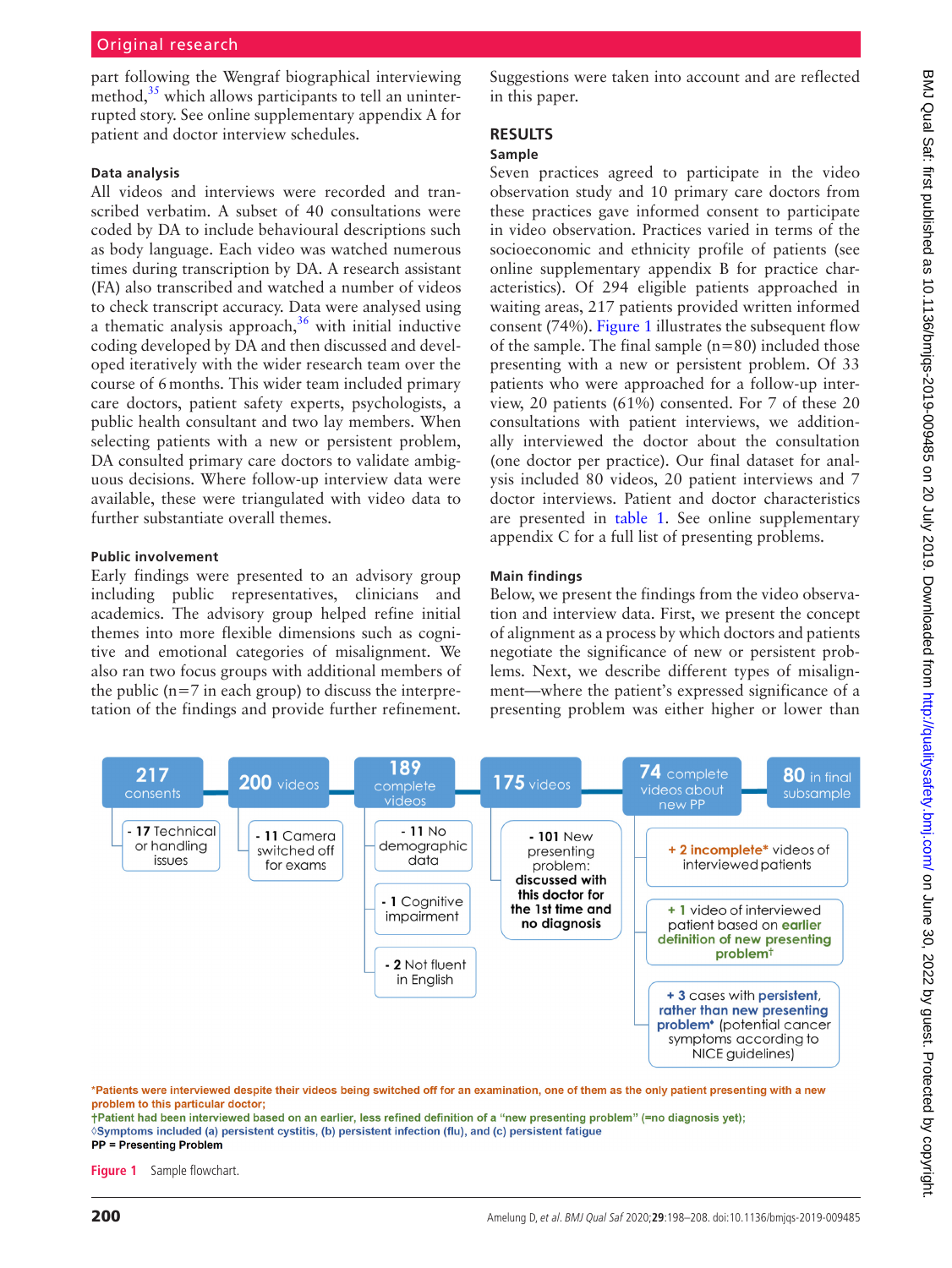<span id="page-3-0"></span>

| Table 1<br>Patient and doctor sample characteristics         |                     |                           |                     |                           |  |
|--------------------------------------------------------------|---------------------|---------------------------|---------------------|---------------------------|--|
|                                                              | Patients (n=80)     | Patient interviews (n=20) | Doctors $(n=10)$    | Doctor interviews $(n=7)$ |  |
| Age (years); mean (SD, min-max)                              | $66.5(11.3, 50-96)$ | $64.8(9.9, 51 - 81)$      | 48.2 (10.2, 32-60)  | $48.0(9.4, 32 - 56)$      |  |
| Gender n (%)                                                 |                     |                           |                     |                           |  |
| Male                                                         | 34(42.5)            | 10(50.0)                  | 7(70.0)             | 6(85.7)                   |  |
| Female                                                       | 46 (57.5)           | 10(50.0)                  | 3(30.0)             | 1(14.3)                   |  |
| Ethnic origin n (%)                                          |                     |                           |                     |                           |  |
| White                                                        | 67 (83.8)           | 18 (90.0)                 | 9(90.0)             | 6(85.7)                   |  |
| Non-white                                                    | 12(15.0)            | 2(10.0)                   | 1(10.0)             | 1(14.3)                   |  |
| Prefer not to say                                            | 1(1.2)              |                           | -                   | $\overline{\phantom{0}}$  |  |
| Highest education qualification                              |                     |                           |                     |                           |  |
| Degree or higher degree                                      | 18 (22.5)           | 6(30.0)                   | <b>NA</b>           | <b>NA</b>                 |  |
| Below degree level                                           | 48(60.0)            | 10(50.0)                  | <b>NA</b>           | <b>NA</b>                 |  |
| No formal qualification                                      | 14(17.5)            | 3(15.0)                   | <b>NA</b>           | <b>NA</b>                 |  |
| Years since accreditation as a doctor;<br>Mean (SD, min-max) | <b>NA</b>           | <b>NA</b>                 | $15.90(11.5, 2-32)$ | $16(9.7, 2-27)$           |  |
| Accredited doctor trainer n (%)                              | <b>NA</b>           | <b>NA</b>                 | 6(60.0)             | 5(71.4)                   |  |
| Consultations videoed before n (%)                           | <b>NA</b>           | <b>NA</b>                 | 9(90.0)             | 6(85.7)                   |  |

NA, not applicable; SD, Standard Deviation; n, sample size.

the doctor's expression of significance. Finally, we triangulate video and interview data to illustrate the potential impact of misalignments on timely diagnosis of cancer.

#### *Negotiating alignment of significance*

All the consultations involved some level of negotiation about the significance of the presenting problem. Significance in this context is defined as the severity or risk of a presenting problem with respect to disease or to the amount of concern it was causing the patient in day-to-day life. Doctor and patient views of significance could differ mainly because they defined and, crucially, expressed significance differently—the doctor expressing it in terms of medical guidelines (medical significance) and the patient expressing it in terms of what the presenting problem means to him or her personally (personal significance).

This negotiation of significance leads to the concept of *alignment*—a dynamic state indicating the level of agreement between the doctors' and patients' communicated significance of their presenting problem. The example in [box](#page-3-1) 1 demonstrates the presence of alignment.

We found that potentially detrimental patient behaviours and experiences resulted when the patient's expressed significance of a presenting problem was misaligned with the doctor's expression of significance and that this was not resolved in the course of the conversation. Importantly, alignment is the result of how significance is expressed and negotiated in the communication, which may or may not fully reflect the doctor's or patient's underlying thoughts about the presenting problem's significance. For example, if a patient downplays a symptom to avoid a diagnostic procedure, resulting expressions of significance could

be misaligned between doctor and patient despite both assessing the presenting problem's significance in a similar way.

## *Types of misalignment*

Twenty-five (31%) consultations involved a misalignment, suggesting that this is a common problem. We subjectively judged four of these to have been unresolved at the end of the consultation and three only partly resolved. Misalignments usually became apparent during the consultation, as soon as the doctor expressed their initial impression about the presenting problem's significance. However, misalignments also

# **Box 1 Example of alignment**

<span id="page-3-1"></span>Doctor: '…the back of the kneecaps can wear out uhm so if you get a bit of err arthritis there or wearing of that, that cartilage then, then it can stick and jar'

Patient: 'So it's what I'm wondering'

Doctor: '…which is what I think's happening uhm'

Patient: 'Yes, I don't, I, it just, you know, I've had it for some time now and I thought one day I'll ask you about it'

Doctor: 'Yes (interrupting) yes ok (turning back to his desk to write something) well let's have a look at that and just confirm things, it's best you have an x-ray… uhm.'

Patient: 'Yes, when I, when I go like that- (lifting her left knee up and down)'

Doctor (briefly looking in her direction): 'You can feel it yes.'

Patient: 'Yes.' (Consultation GPHH270)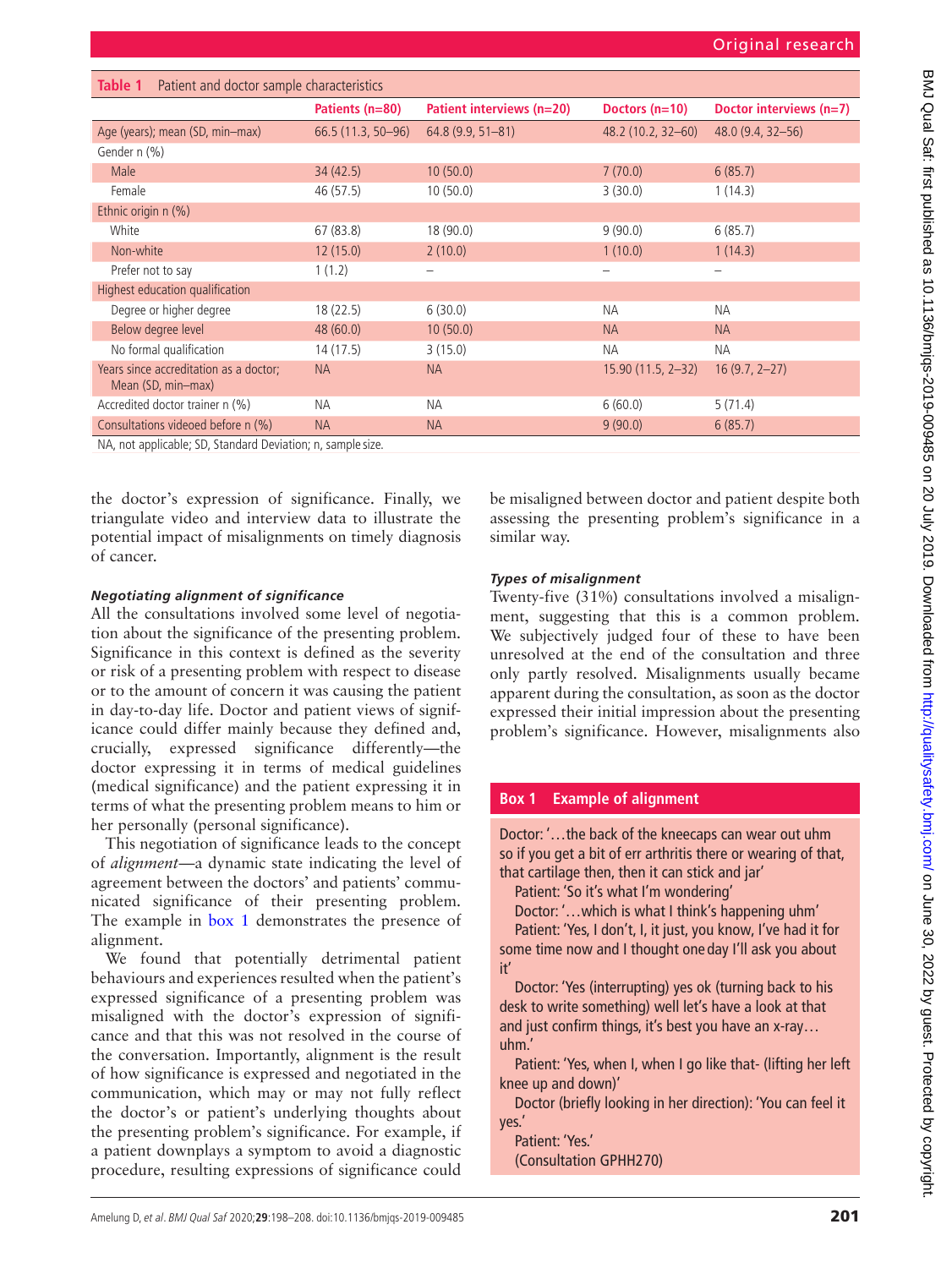## **Box 2 Identification of misalignment**

<span id="page-4-0"></span>Patient (talking over doctor): 'Do you think it's worth doing that, just I mean it's been like that eh…?'

Doctor: 'Eh eh i- […] the main thing we look out for is change, and change in your waterworks, and ehm, you know, as men get older yes, they do get up at night more, that doesn't mean they all got prostate cancer.'

Patient: 'No, of course.'

Doctor: 'ehm eh,ophhh……i- it's difficult ehm, it's difficult to get- you do have some symptoms, your eh germination is relatively normal, I'd be happy enough if you didn't do it.'

Patient: 'Okay.'

Doctor: …'but equally, if you did want to do it, that's fine, the difficulty is, if you come…if you- eh- if you doslightly raised...

Patient: 'mhm, mhm'

Doctor:… 'then we're kind of obliged to pursue it…' Patient: 'Yeah yeah yeah.'

Doctor:… 'then we end up with a biopsy,…'

Patient: 'Yeah, yeah, yeah.'

Doctor:… 'and you know, it's a whole chain of events…'

Patient : 'Yeah, yeah yeah.'

Doctor: '…ehm and that can do harm,…'

Patient: 'Yeah.'

Doctor: '.ehm but we're sort of on that train a bit now.' Patient: 'Mhm, Okay, okay. I don't want to waste

anybody's time.' (both now talking over each other) Doctor: 'No no no no, it's not-'

Patient: 'cause like I said, it's been like that for ten years-'

Doctor 'It's, gee, sometimes it's just difficult to make the right decision, I- I wouldn't lose sleep if you didn't, but (Patient: "No…no.") I think it's reasonable to- to do it…ehm'

Patient: 'I take your advice. Whatever it is you' Doctor (talking over patient): 'Let's just, let's just do it…'

Patient:… 'NHS money…(Patient laughs slightly).' Doctor: 'Naah, that's fine, don't worry.' (Consultation GPXM195)

shaped the conversation before they were recognised and could occur at any stage during the consultation.

If misalignment was identified and openly negotiated, it could be actively brought to a mutually acceptable outcome. This is exemplified in [box](#page-4-0) 2, where a male patient presented with increased urination at night, giving the context that 'I just wanted to doublecheck, my parents both died very young, and I don't have a history of whether there was any cancer in the family.' The extract follows a physical examination of the patient's prostate and some hesitation by both the patient and the doctor to continue down the diagnostic route and order a blood test.

Misalignments vary in degree; some were more obvious and were openly discussed, while others were more subtle and not recognised by the doctor and/or the patient. Resolution was easier when the misalignment was a simple difference in knowledge without (obvious) emotional factors. In the example below, the doctor provided knowledge that reassured the patient and their views on significance were easily realigned:

Doctor: 'The actual colour of it, yellow, is the colour of dead white blood cells, so it shows that you're body's been fighting the infection, white blood cells are dying, new one's have been generated, and so the right things are happening in your body, okay?'

Patient: 'And it's thick as well when it comes out.'

Doctor: 'Yes, it still can be thick but, as I said, it can clump together in the lungs because the tiny little hairs that should line the lungs and keep everything evenly distributed are not working, and therefore bits of phlegm clump together.'

Patient: 'Okay.'

(Consultation GPWD122)

However, an emotional misalignment may be harder to address. In the next example ([box](#page-5-0) 3), a female patient tried to downplay her presenting problem, until it becomes apparent that she was doing this to avoid diagnostic procedures as a result of a referral.

The last excerpt shows that alignment might not be a necessary aim in all cases as doctor and patient might still be able to achieve a mutually acceptable outcome despite misalignment. This is particularly exemplified by the patient's closing remark. However, these cases might also be particularly prone to the potential creation of 'false' agreement for both patient and doctor. The doctor may have had a sense of a resolved patient concern, but have missed an opportunity to reorient their appraisal of the problem, or the significance of the problem to the patient.

#### *Potential impact on timely diagnosis*

We identified patient behaviours with potentially harmful consequences for timely diagnosis that resulted from both cognitive and emotional misalignments. Examples include non-attendance at follow-up appointments, declaring lack of trust in the primary care doctor to help resolve problems and deciding to seek help elsewhere (see [table](#page-6-0) 2). Here, we discuss some examples of potential impacts on timely diagnosis in certain cases where it was possible to triangulate video, doctor and patient interview data  $(n=7)$ .

One patient attributed very low significance to a long-standing skin symptom. The patient was referred for suspected cancer (melanoma) on an urgent basis; however, to the doctor's surprise, she did not keep her appointment. Interview data with the patient revealed that the non-attendance may have resulted from a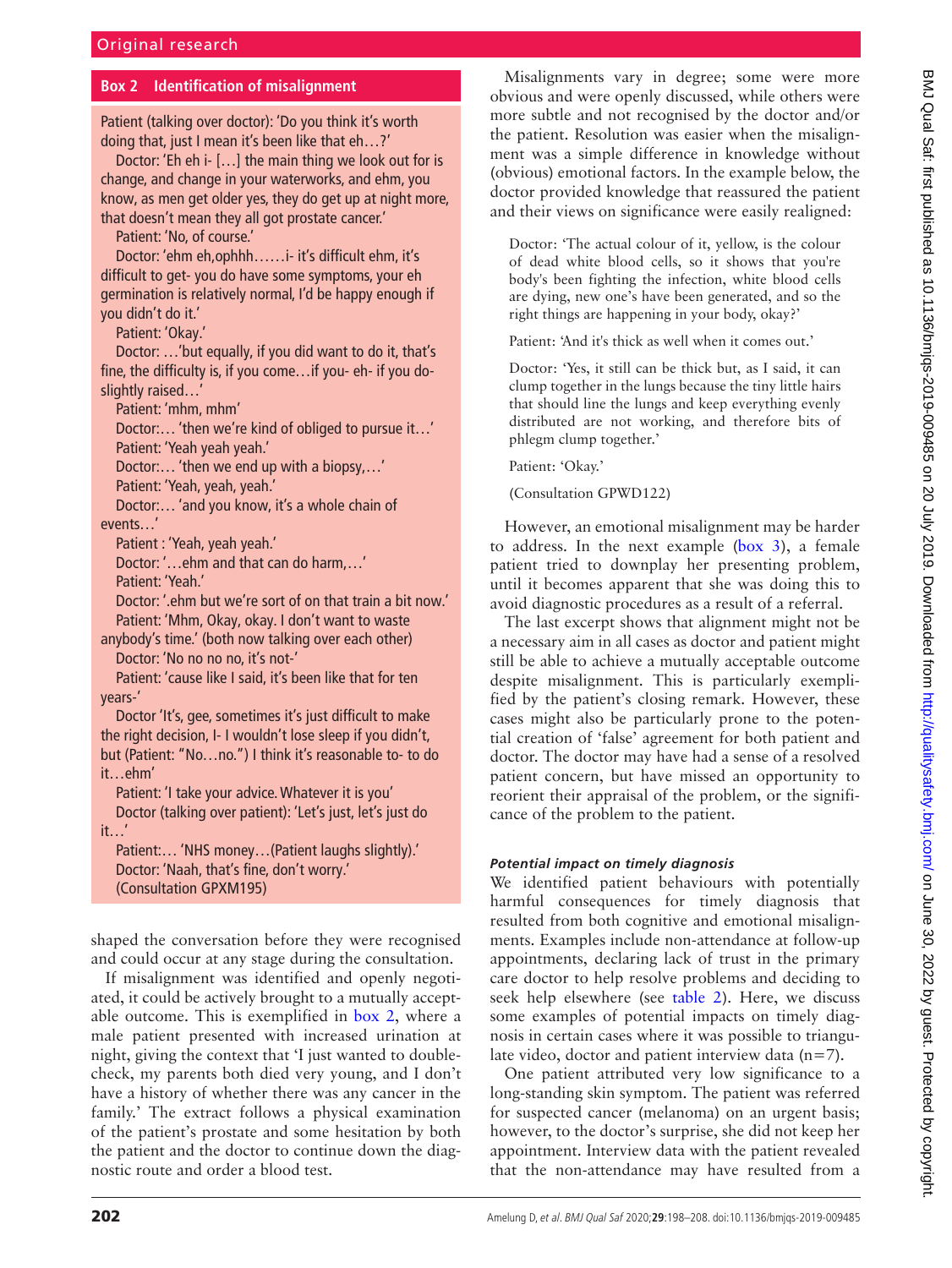# **Box 3 Example of emotional misalignment**

<span id="page-5-0"></span>Doctor: 'So to be loose is unusual for you?'

Patient: 'Ehm, it isn't these days, really, not very eh …b- yeah it is a bit (Patient is nodding to emphasise), it is a bit. Yeah. And certainly, if I'm very loose you now that is definitely not usual.'

 $[...]$ 

Doctor: '…and you say, passing wind, you're still losing a little bit then as well.'

Patient: 'Yes.'

Doctor: 'Is that still happening?'

Patient: 'No not really it seems I have actually tried to make myself sort of more regular and disciplined this it does seem to have made a difference so I- yeah I think what I am trying to say is I'm very reluctant to have any operations and procedures unless I absolutely have to'

Doctor: 'No what I think I think one of the things is (Patient: "Hm.") to do ehm indeed they will need to look inside and and-

Patient: 'Yes, I'm not very keen on that (laughing slightly) I've had that once to find out about the diverti.'

Doctor: 'Yes well I think certainly we would really want that cause…'

Patient: 'Yeah.'

Doctor: 'but just obviously there is a possibility with this eh eh the change here that the looseness now is interesting is you and [husband's name] have both had it but his has been settled down has it?'

Patient: 'Yes, it has.'

Doctor: 'So if yours hasn't settled, then…'

Patient: 'But it has really, it has, really…'

Doctor: 'Alright, but you are still loose?'

Patient: 'I'm still on the loose side, yeah.'

Doctor: 'So ehm that that needs to be just checked out.' Patient: 'Okay'

Doctor: 'and- ehm from the point of view could this be something else going on-'

Patient: 'Yeah'

Doctor: 'Could this be something nasty like cancer…' Patient: 'Yeah.'

[…]

Patient: 'I personally don't really think there's an urgent need but I think it's right what you are saying that it needs to be looked at.' (Consultation GPHH248)

competing caring responsibility that was not discussed at the consultation.

In another case, the referral decision (for a breast change) was not clearly communicated, as cancer was not mentioned as a possibility (rather the doctor said they wanted to make sure 'it's not anything sinister') and thus their view of the severity of the problem was not shared with the patient. The patient reported feeling confused in the interview and only remembered the mention of a benign abscess being a possibility,

leading to a loss of trust in the doctor. Greater transparency may have helped the patient understand the doctor's concerns.

Finally, a female patient presented with persistent hair loss and headache, which had high personal significance, whereas medical tests did not reveal anything concerning. The consultation did not lead to a mutually acceptable result as the doctor did not take the issue any further (eg, with diagnostic tests or a referral). During the interview, the patient emphasised that her scalp had not been examined, when in fact, the video shows an examination of her scalp. The unresolved discrepancy between the patient's and doctor's view of the significance of presenting problem appears to have left the patient with an overall negative impression of the consultation, which affected which details of the conversation were remembered, as well as the patient's behaviour. In this case, the patient said she would not return to the doctor and would seek help elsewhere.

These examples illustrate how unacknowledged differences between the doctor and patient in their perception of the significance of the patient's presenting problem can influence patient behaviour and experience.

#### **Discussion**

We found evidence that the doctor-patient conversation could have a detrimental impact on patients' perceptions and behaviour postconsultation, including non-attendance at follow-up appointments, lack of trust in the doctor and a decision not to reconsult if symptoms persisted. These behaviours were observed in consultations where the doctor's and patient's views on the presenting problem were misaligned. Misalignment could happen at any time in the consultation, and could be largely cognitive (eg, differences in medical knowledge) or emotional (eg, different emotional perspectives). Misalignments varied in how easily they were recognised/resolved, with alignments based on differences in knowledge easier to manage than those based on differences in emotional perspectives.

#### **Comparison with existing literature**

The idea that a successful consultation requires negotiation between the patient's and doctor's theory of the presenting problem is central across consultation models.<sup>[20](#page-9-11)</sup> A widely used model in doctor communication training is the Calgary-Cambridge model, which aims to enhance a patient's involvement in the consultation by enquiring about their ideas, concerns and expectations. $37$  One potential explanation for why emotional misalignment is harder to recognise and resolve in our study than cognitive misalignment could be that eliciting 'ideas' (ie, patients' hypotheses about what is wrong) is more straightforward than eliciting patients' underlying concerns and expectations. Evidence suggests that doctors' awareness of patients' health beliefs differ significantly from patients' actual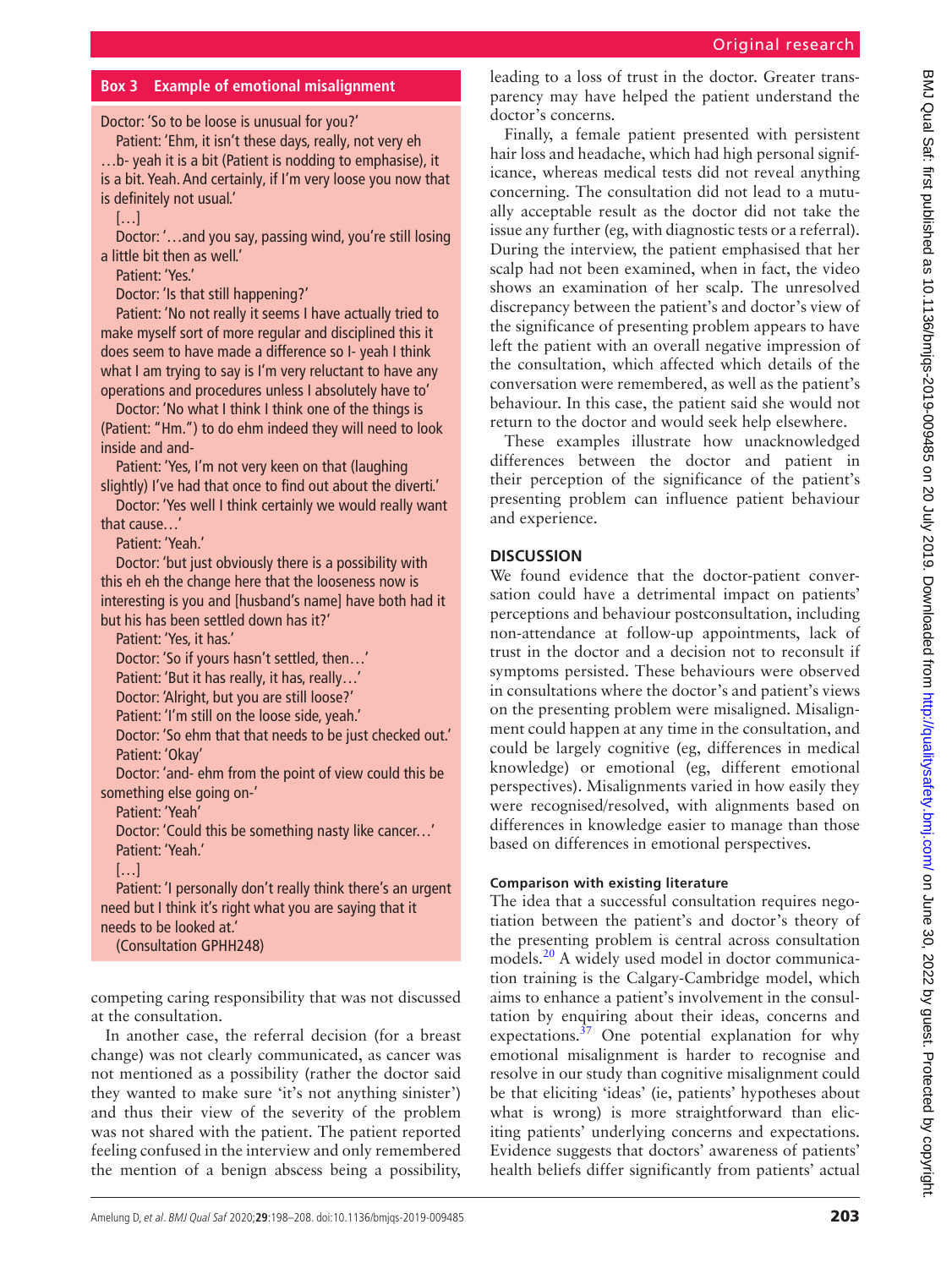<span id="page-6-0"></span>

| <b>Table 2</b> Examples of potential impact on timely diagnosis |                                                                                                                                                                                                                                                                                                                                                                                                                                                                                                                                                                                                                                                                                                                                                                                                                                                                                                                                                                                                                                                                                                  |                                                                                                                                                                                                                                                                                                                                                                                                                                                                                                                                                                                                                                                                                                                                                                                                                               |
|-----------------------------------------------------------------|--------------------------------------------------------------------------------------------------------------------------------------------------------------------------------------------------------------------------------------------------------------------------------------------------------------------------------------------------------------------------------------------------------------------------------------------------------------------------------------------------------------------------------------------------------------------------------------------------------------------------------------------------------------------------------------------------------------------------------------------------------------------------------------------------------------------------------------------------------------------------------------------------------------------------------------------------------------------------------------------------------------------------------------------------------------------------------------------------|-------------------------------------------------------------------------------------------------------------------------------------------------------------------------------------------------------------------------------------------------------------------------------------------------------------------------------------------------------------------------------------------------------------------------------------------------------------------------------------------------------------------------------------------------------------------------------------------------------------------------------------------------------------------------------------------------------------------------------------------------------------------------------------------------------------------------------|
| <b>Negative consequence</b>                                     | <b>Video data</b>                                                                                                                                                                                                                                                                                                                                                                                                                                                                                                                                                                                                                                                                                                                                                                                                                                                                                                                                                                                                                                                                                | Patient/doctor interview data                                                                                                                                                                                                                                                                                                                                                                                                                                                                                                                                                                                                                                                                                                                                                                                                 |
| Non-attendance at appointments                                  | Doctor: (While studying pictures of moles at computer<br>screen to compare them with the patient's mole): 'So<br>yours is a bit like that (pointing at a specific picture)<br>but it's with the good contrast is and the fact they've<br>changed a bit'<br>Patient: 'I've had them for years.'<br>Doctor (still looking at computer screen): 'Mhm. It's just<br>a bit like that one there.'<br>Patient: 'Mhm.'<br>Doctor: ' you've got to be so careful becausethe<br>amount of  which is the one we're worried about is<br>similar ehm. I wonder it's the safest thing to do, would<br>be, to refer you to see a skin specialist.' (doctor looking<br>at patient now)<br>Patient: 'Mhmh, okay.'<br>Doctor: 'Ehm, and if we think it could be (short pause)<br>melanoma (gesturing with his hands), which I'm 99.9%<br>sure it isn't if we do think it could be, we would have to<br>refer you to under what is called the 2 week rule'<br>Patient: 'As you what you did for my throat' (gesturing<br>towards her throat)<br>Doctor: (nodding in her direction) 'Yeah.'<br>$\left(\ldots\right)$ | 'I can't really afford to be ill, as I say, my husband's in a<br>care home and I see him every day and he has quite a few<br>medical conditions which means that I can't afford to have<br>any.' (Patient)<br>'Interestingly, looking at her notes, she never kept the<br>appointment to the skin specialist that I can tell, so that<br>is rather odd, that is rather odd.() Bear in mind also<br>she was brave enough to come and see me so I suppose<br>you'd have thought she would have kept that appointment<br>but there is no letter back from the hospital at all so I'm<br>assuming she never went.' (Doctor)                                                                                                                                                                                                       |
| Loss of trust in doctor                                         | Doctor: 'Ehm. So it could just be a little inf cyst that's<br>in the area (Patient: "Yeah.") cause where it's red and<br>tender, that is more likely to just be a little bit of maybe<br>an infection that's there.'<br>Patient: 'Yeah.' and puts the necklace with her glasses<br>back on.<br>Doctor: 'Ehm but with anything where there is a breast<br>and there is a lump (again pointing towards her breast<br>with her right hand to emphasise) we do want to be<br>completely sure it's not anything sinister in any way'<br>(nods a few times in emphasis)<br>(Consultation GPWD59)                                                                                                                                                                                                                                                                                                                                                                                                                                                                                                       | 'She did look at it and she just then referred me to the<br>Breast Clinic, which I didn't feel I needed, I felt it was just<br>an abscess or something() ended up having surgery<br>which I feel I didn't need to have.() So that's how I feel<br>and I feel the whole experience was terrible.() She just<br>said 'oh yes, but we'll send you to the Breast Clinic', that's<br>it,()she thought it was probably only a little cyst or an<br>abscess, but she said it's best off to go there. Why, I don't<br>know.() It was so red and so angry it must have come<br>to her 'ooh, that's not a cancerous lump' or something, I<br>don't know, unless she thought it was.()And I've never<br>seen Dr(doctor's name) before and I don't wish to see<br>her again at the surgery, so that's how I feel about her.'<br>(Patient) |
| Decision to seek help elsewhere                                 | Doctor: 'Is it falling out or just not growing well?'<br>Patient: 'Well it's a bit of both, it's a little bit for, you<br>know, you know when you comb your hair, it just seems<br>more than usual, I'm not sure how I can measure that,<br>but it just seems'<br>Doctor: 'Ok yeah.' ()<br>Patient: 'But it's also not growing- not growing at all.'<br>Doctor: 'But generally speaking there's no bald patches<br>or anything like that.'<br>Patient: 'No, I don't think so.'<br>Doctor: 'Other than that it's pretty'<br>Patient: 'No I don't think I've noticed any bald patches<br>because I was just wondered whether it's any sort of, I<br>don't know, infection, that's' that's whatyou know?'<br>Doctor: 'Let me just check your blood pressure and<br>have a look at the back of your head' (Consultation<br>GPXM228)                                                                                                                                                                                                                                                                  | 'I didn't actually feel the doctor really understood what<br>the issue was for me, and I think because there was no<br>examination I just left feeling well, that was a bit of a<br>waste of time.() wasn't particularly impressed in terms<br>of the consultation and the communication because I don't<br>think he fully understood the impact you now, everything<br>was having on me really()I've totally given up on the<br>doctor because I don't think they understand at all, so I'm<br>actually going to, what am I going, I'm going to see, what<br>have they got, a trichologist we've got someone who deals<br>with health, hair and scalp.' (Patient)                                                                                                                                                            |

beliefs and falsely believe that patients' beliefs are aligned with their own.[38](#page-9-23) Street *et al* suggested that strategies for increasing awareness could include preconsultation assessment of patients' beliefs. This suggestion also came up as a recommendation while we discussed our findings with our advisory group. A recent review emphasised that there are currently no interventions that involve engaging patients in the

cancer diagnostic interval, and this should be a key focus of future research.<sup>[31](#page-9-16)</sup>

Our findings also support theoretical and empirical research reported in the field of linguistics. For example, in rapport management theory,<sup>39</sup> Spencer-Oatey describes how rapport can be damaged when behavioural expectations are not met and problematic communication can lead to emotions of sadness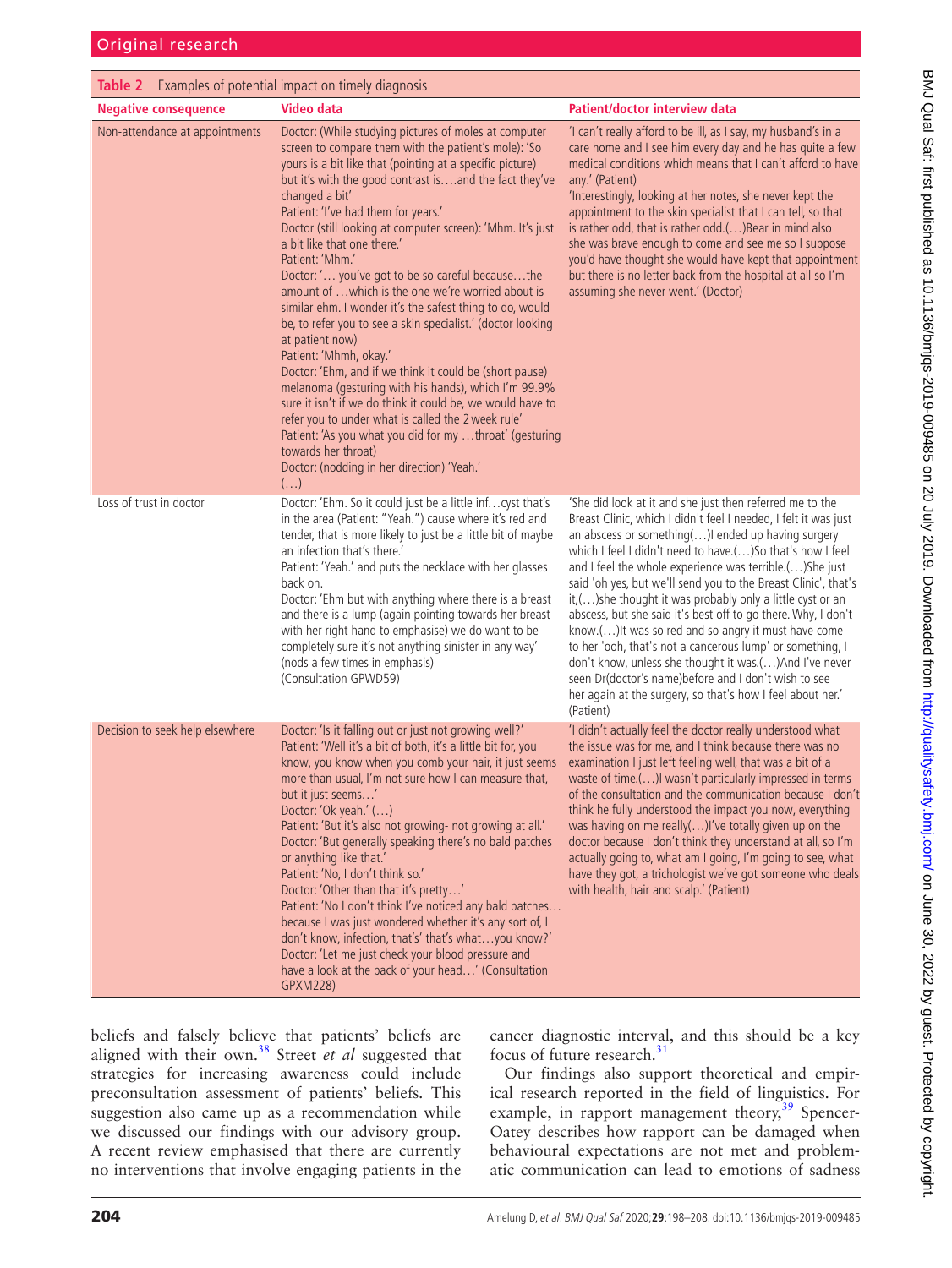and anger. $40$  From the participant interview data, we provide important evidence for this emotional impact, resulting in lack of trust and reluctance to reconsult with the same doctor, and even biased memory as to what happened during the consultation. Our findings thus have practical utility and could be applied to extend existing consultation models to help reduce the likelihood of missed diagnostic opportunities in primary care. For example, although the Calgary-Cambridge model recognises two parallel agendas (patients' vs doctors') it does not consider how the presence of these different agendas may result in behaviour that puts the patient at risk of potential harm.

In certain cases, continuity of care seemed to be detrimental to the elicitation process because doctors made assumptions about how their patient would act (eg, in the case of the referral for suspected melanoma) and did not seek information about how their patient's expectations had changed. Previous research has also shown potentially negative consequences of continuity of care. For example, higher levels of continuity of care have been associated with lower use of referrals or investigations,<sup>[41](#page-10-0)</sup> possibly due to doctors attributing symptoms to previous morbidity. It is important to recognise the potential impact on timely diagnosis against a backdrop where continuity of care is widely valued by patients.<sup>[42](#page-10-1)</sup> Previous research has also emphasised the importance of eliciting patient contextual factors (eg, competing responsibilities).  $43 \text{ A}$  $43 \text{ A}$ key finding is that contextual factors elicited actively by a doctor are more likely to be incorporated into follow-up plans than factors revealed spontaneously by the patient, $44$  providing further impetus to elicit patient expectations as early as possible in the diagnostic process.

This concept of alignment is somewhat similar to that of concordance, which refers to doctors and patients aiming to reach a shared understanding about the reason for the consultation, the diagnosis as well as the treatment decision.<sup>26 27</sup> The notion of concordance is inherent in existing consultation models where the ultimate goal is to reach a shared understanding and develop a mutually acceptable plan. However, in the present study, we introduce *alignment* between doctors' and patients' views of significance as a new related concept. Alignment is distinctly unique because (1) it is dynamic and thus ebbs and flows while being negotiated within the consultation (rather than simply an outcome at the end) and (2) has cognitive and emotional facets which may go unrecognised, with important consequences for the diagnostic process. Thus, we take up a process perspective by demonstrating that it may not always be necessary to achieve alignment (an outcome perspective) but to work with the misalignment in a way that facilitates an optimal outcome. In other words, doctor and patient might still not agree about the significance of an issue but it is still possible that they can find a compromise

about how to proceed. In contrast to this, an optimal outcome from the perspective of concordance theory appears to be the presence of concordance. We also provide evidence for how unresolved and/or unrecognised misalignment impacts the patient's behaviour, and possibly even memory, and suggest that consultation models further study this in relationship to diagnosis in order to reduce adverse outcomes.

# **Strengths and limitations**

A major strength of this study is the triangulation of video observation data with patient and doctor interviews. This rich dataset allowed us to capture multiple views of an interaction as well as verbal and non-verbal communications. Public involvement in this study influenced several aspects, from the initial conception of the research design, methodological approach and interpretation of the findings. $45$ 

It was not possible to quantify how many cases demonstrated potential impact on timely diagnosis. This is because not all patients were interviewed after the consultation, so we do not know whether they needed further clinical contact. There may also be challenges that develop over time, such as eroded trust in the doctor. However, in the small number of cases  $(n=7)$  where we had multiple data sources, there were three instances where potential impacts to timely diagnosis were identified, indicating that it is not a rare occurrence.

Similarly, the number of identified cases of misalignment (regardless of their impact on timely diagnosis) can only be viewed as a rough estimation as identification was largely based on the interpretation of videoed consultations, while some misalignments became more obvious where triangulation was possible. This is an indication that misalignment might be even more prevalent than our data suggest. At the same time, interviewees' accuracy of recounts might have been hampered by the length of time between consultation and interviews. However, doctors referred to their notes, where necessary, and both doctors and patients appeared able to remember their overall impression of the experience, thus providing us with useful information on longer-term effects of consultations on patient behaviour.

We did not focus on the role of individual differences (gender, ethnicity, education) on the consultation despite previous research recognising its importance. $46-48$  This is beyond the scope of the current paper, although we have amassed a hugely valuable dataset that can be used in future work to tackle this and other pertinent questions.

# **Implications**

As we included all consultations about new presenting problems rather than focusing on cancer-specific symptoms, we were able to capture the fundamental communication dynamics between doctor and patient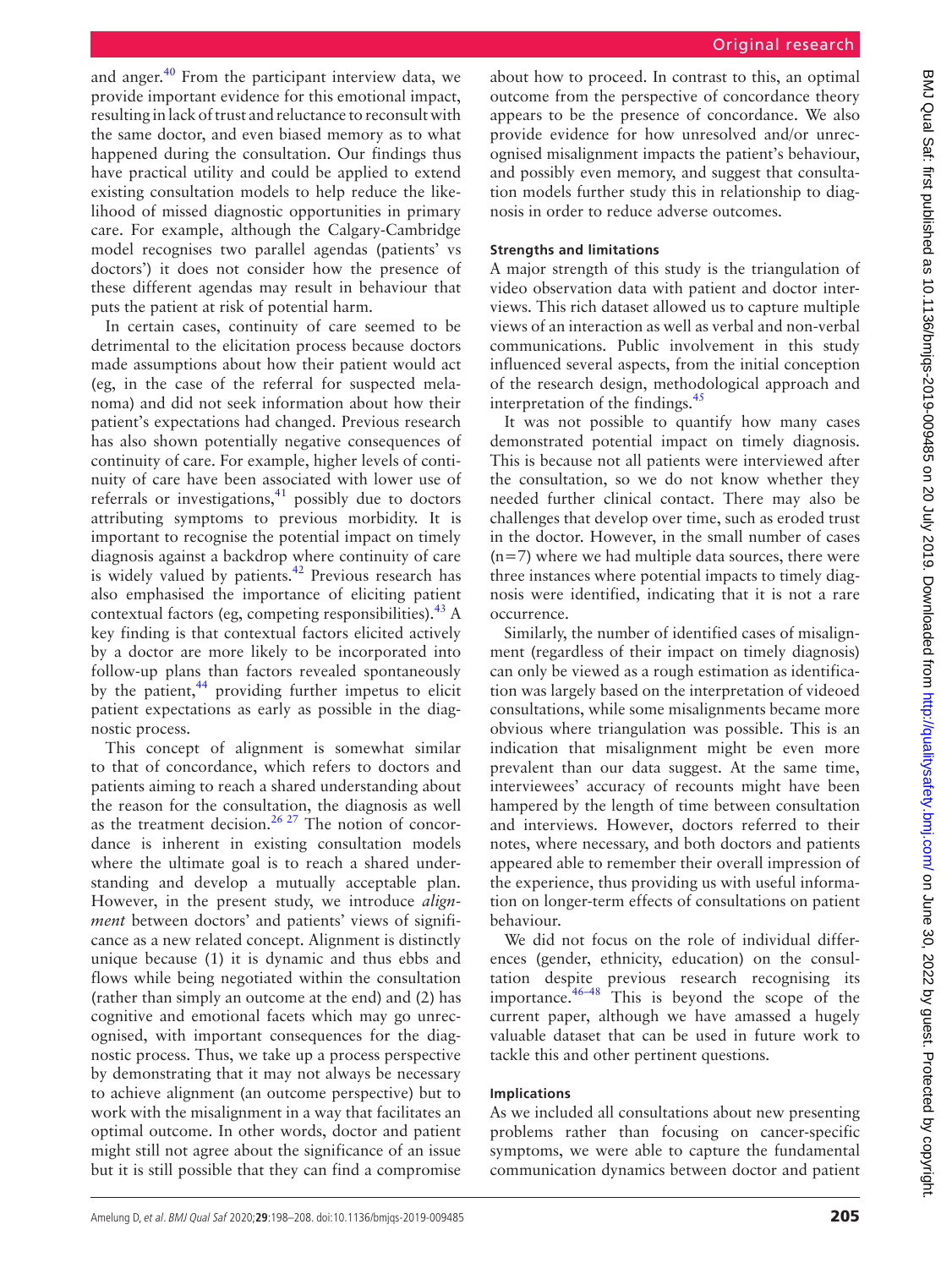in primary care, with broader implications for studying the role of doctor-patient communication for patient safety issues which are not exclusive to cancer. For example, we have highlighted the potential for doctors to be misled by 'false' agreement at the end of the consultation while losing opportunities to reorient patients' concerns during the discussion. However, we recognise that this approach also reduces the cancerspecific relevance of our findings. Future research is required to explore a wider range of consultations where cancer-specific symptoms are discussed as well as provide a larger scale quantification, including reasons for misalignment from doctors and patients. Our findings also have practical implications for primary care. In line with Street *et al*, systems or tools that preassess patients' beliefs and expectations may be valuable to sensitise the doctor and enhance patients' confidence.<sup>38</sup>

Longer appointment times for complex cases (eg, where patients present with multiple physical, psychological and social problems) may resolve some misalignments, as well as ensuring patients feel empowered after the consultation.<sup>49</sup> This may bring benefits in terms of addressing potential cognitive biases associated with continuity of care. $41$  Importantly, in the patient safety literature, the issue of continuity extends beyond seeing the same practitioner, to other potential gaps or 'discontinuities in care'.<sup>50</sup> For example, the loss of a follow-up plan (seen in our data when a patient did not attend their specialist appointment) or loss of information may also be seen as gaps in care.

There are also specific cancer-related implications, such as the need for optimal communication at the point of suspected cancer referral, which would align doctor and patient expectations about the need for, and outcome of, the referral. This could be an extension of existing patient safety practices, such as making appointments ahead and discussing what to do if symptoms change or worsen while waiting for the referral appointment. Finally, these issues could be integrated into cancer education tools for primary care.

#### **Conclusion**

Our findings suggest that the doctor-patient conversation in primary care can impact how patients behave after a consultation, with potentially harmful consequences for timely diagnosis. With increasing demands and expectations related to primary care, particularly in terms of diagnosing cancer as early as possible, our findings highlight the complexity of diagnosis-related aspects of the doctor-patient consultation. By highlighting gaps with potential to cause patient harm (eg, eliciting expectations), our findings can be applied to augment their anticipation, detection and bridging and ultimately lead to improving patient outcomes.

#### **Author affiliations**

<sup>1</sup>School of Health Sciences, University of Surrey, Guildford, UK

<sup>2</sup>Public Involvement Programme (People in Research), National Institute for Health and Care Excellence, London, UK

<sup>3</sup>Department of Applied Health Research, University College London, London, UK

<sup>4</sup>Primary Care Unit, Department of Public Health and Primary Care, University of Cambridge, Cambridge, UK

<sup>5</sup> Center for Innovations in Quality, Effectiveness and Safety, Michael E. DeBakey Veterans Affairs Medical Center and Baylor College of Medicine, Houston, Texas, USA

<sup>6</sup>Medical Science Division, University of Oxford, Oxford, UK

**Acknowledgements** We would like to thank Professor Yoryos Lyratzopoulos and Professor Kathy Pritchard-Jones for their invaluable contribution in the study development and for their helpful comments on the manuscript. We would also like to thank Fiona Archer for her help during the recruitment phase as well as the doctors and patients who kindly took part in this study.

**Contributors** All authors (DA, KLW, DL, MO, JS, YZ, FMW, HS, CV and GB) made substantial contributions to the conception and design of this article. KLW and GB conceived the study idea. DA contributed to acquisition of data. DA, KLW and GB contributed to data analysis. All authors contributed to interpretation of the data. DA, KLW and GB drafted the article. All coauthors revised the article critically for important intellectual content and gave final approval of the version submitted.

**Funding** This research was supported by a Cancer Research UK grant (C33872/A24047) awarded to KLW and GB. HS is partially funded by the Houston VA HSR&D Center for Innovations in Quality, Effectiveness and Safety (CIN13-413). FW is Director and HS is Associate Director of the multiinstitutional CanTest, which is funded by Cancer Research UK (C8640/A23385). YZ is supported by a Wellcome Trust Primary Care Clinician PhD Fellowship (203921/Z/16/Z). GB and JS were supported by the National Institute for Health Research (NIHR) Collaboration for Leadership in Applied Health Research and Care North Thames at Bart's Health NHS Trust (NIHR CLAHRC North Thames). The views expressed in this article are those of the author(s) and not necessarily those of the NHS, the NIHR, or the Department of Health and Social Care.

**Competing interests** None declared.

**Patient consent for publication** Not required.

**Ethics approval** Ethical Approval was obtained from London Chelsea Research Ethics Committee (17/LO/0270).

**Provenance and peer review** Not commissioned; externally peer reviewed.

**Data availability statement** Data are available on reasonable request.

**Open access** This is an open access article distributed in accordance with the Creative Commons Attribution 4.0 Unported (CC BY 4.0) license, which permits others to copy, redistribute, remix, transform and build upon this work for any purpose, provided the original work is properly cited, a link to the licence is given, and indication of whether changes were made. See: [https://creativecommons.org/](https://creativecommons.org/licenses/by/4.0/) [licenses/by/4.0/.](https://creativecommons.org/licenses/by/4.0/)

#### **ORCID iDs**

Katriina L Whitaker<http://orcid.org/0000-0002-0947-1840> Jessica Sheringham<http://orcid.org/0000-0003-3468-129X> Hardeep Singh<http://orcid.org/0000-0002-4419-8974> Georgia Black<http://orcid.org/0000-0003-2676-5071>

#### **References**

<span id="page-8-0"></span>1 World Health Organization. Guide to cancer early diagnosis, 2017. Available: [https://wwwwhoint/cancer/publications/](https://wwwwhoint/cancer/publications/cancer_early_diagnosis/en/) [cancer\\_early\\_diagnosis/en/](https://wwwwhoint/cancer/publications/cancer_early_diagnosis/en/) [Accessed 19 Dec 2018].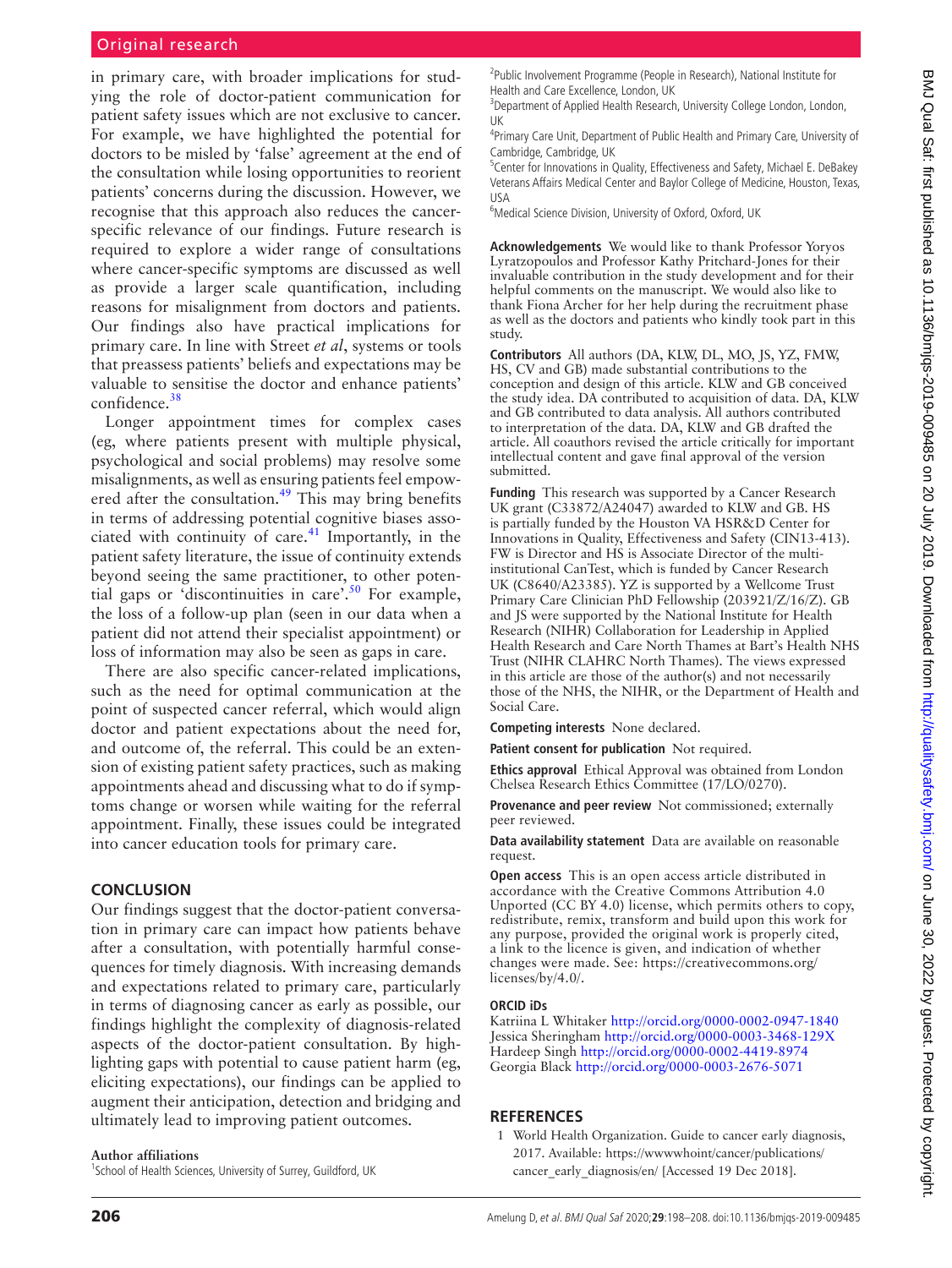- <span id="page-9-0"></span>2 Scott SE, Walter FM, Webster A, *et al*. The model of pathways to treatment: conceptualization and integration with existing theory. *[Br J Health Psychol](http://dx.doi.org/10.1111/j.2044-8287.2012.02077.x)* 2013;18:45–65.
- <span id="page-9-1"></span>3 Whitaker KL, Scott SE, Winstanley K, *et al*. Attributions of cancer 'alarm' symptoms in a community sample. *[PLoS One](http://dx.doi.org/10.1371/journal.pone.0114028)* 2014;9:e114028.
- 4 Whitaker KL, Macleod U, Winstanley K, *et al*. Help seeking for cancer 'alarm' symptoms: a qualitative interview study of primary care patients in the UK. *[Br J Gen Pract](http://dx.doi.org/10.3399/bjgp15X683533)* 2015;65:e96–105.
- <span id="page-9-2"></span>5 Singh H, Daci K, Petersen LA, *et al*. Missed opportunities to initiate endoscopic evaluation for colorectal cancer diagnosis. *[Am J Gastroenterol](http://dx.doi.org/10.1038/ajg.2009.324)* 2009;104:2543–54.
- 6 Singh H, Hirani K, Kadiyala H, *et al*. Characteristics and predictors of missed opportunities in lung cancer diagnosis: an electronic health Record–Based study. *[JCO](http://dx.doi.org/10.1200/JCO.2009.25.6636)* 2010;28:3307–15.
- <span id="page-9-3"></span>7 Renzi C, Lyratzopoulos G, Card T, *et al*. Do colorectal cancer patients diagnosed as an emergency differ from non-emergency patients in their consultation patterns and symptoms? A longitudinal data-linkage study in England. *[Br J Cancer](http://dx.doi.org/10.1038/bjc.2016.250)* 2016;115:866–75.
- 8 Renzi C, Lyratzopoulos G, Hamilton W, *et al*. Opportunities for reducing emergency diagnoses of colon cancer in women and men: a data-linkage study on pre-diagnostic symptomatic presentations and benign diagnoses. *[Eur J Cancer Care](http://dx.doi.org/10.1111/ecc.13000)* 2019;28:e13000.
- <span id="page-9-4"></span>9 Vincent C, Burnett S, Carthey J. Safety measurement and monitoring in healthcare: a framework to guide clinical teams and healthcare organisations in maintaining safety. *[BMJ Qual](http://dx.doi.org/10.1136/bmjqs-2013-002757)  [Saf](http://dx.doi.org/10.1136/bmjqs-2013-002757)* 2014;23:670–7.
- <span id="page-9-5"></span>10 Gandhi TK, Kachalia A, Thomas EJ, *et al*. Missed and delayed diagnoses in the ambulatory setting: a study of closed malpractice claims. *[Ann Intern Med](http://dx.doi.org/10.7326/0003-4819-145-7-200610030-00006)* 2006;145:488–96.
- 11 Amalberti R, Brami J. 'Tempos' management in primary care: a key factor for classifying adverse events, and improving quality and safety. *[BMJ Qual Saf](http://dx.doi.org/10.1136/bmjqs-2011-048710)* 2012;21:729–36.
- <span id="page-9-6"></span>12 Singh H, Giardina TD, Meyer AND, *et al*. Types and origins of diagnostic errors in primary care settings. *[JAMA Intern Med](http://dx.doi.org/10.1001/jamainternmed.2013.2777)* 2013;173:418–25.
- <span id="page-9-7"></span>13 Jensen H, Tørring ML, Olesen F, *et al*. Cancer suspicion in general practice, urgent referral and time to diagnosis: a population-based GP survey and registry study. *[BMC Cancer](http://dx.doi.org/10.1186/1471-2407-14-636)* 2014;14.
- 14 Green T, Martins T, Hamilton W, *et al*. Exploring GPs' experiences of using diagnostic tools for cancer: a qualitative study in primary care. *[Fam Pract](http://dx.doi.org/10.1093/fampra/cmu081)* 2015;32:101–5.
- <span id="page-9-8"></span>15 Sheringham J, Sequeira R, Myles J, *et al*. Variations in GPs' decisions to investigate suspected lung cancer: a factorial experiment using multimedia vignettes. *[BMJ Qual Saf](http://dx.doi.org/10.1136/bmjqs-2016-005679)* 2017;26:449–59.
- 16 Brindle L, Pope C, Corner J, *et al*. Eliciting symptoms interpreted as normal by patients with early-stage lung cancer: could GP elicitation of normalised symptoms reduce delay in diagnosis? cross-sectional interview study. *[BMJ Open](http://dx.doi.org/10.1136/bmjopen-2012-001977)* 2012;2:e001977.
- <span id="page-9-9"></span>17 Heritage J, Robinson JD, Elliott MN, *et al*. Reducing patients' unmet concerns in primary care: the difference one word can make. *[J Gen Intern Med](http://dx.doi.org/10.1007/s11606-007-0279-0)* 2007;22:1429–33.
- 18 Leydon GM, Stuart B, Summers RH, *et al*. Findings from a feasibility study to improve GP elicitation of patient concerns in UK general practice consultations. *[Patient Educ Couns](http://dx.doi.org/10.1016/j.pec.2018.03.009)* 2018;101:1394–402.
- <span id="page-9-10"></span>19 Matusitz J, Spear J. Effective doctor-patient communication: an updated examination. *[Soc Work Public Health](http://dx.doi.org/10.1080/19371918.2013.776416)* 2014;29:252–66.
- <span id="page-9-11"></span>20 Pawlikowska T, Leach J, Lavallee P, *et al*. Consultation models. In: Charlton R, ed. *Learning to consult*. London: Taylor & Francis Ltd, 2002.
- <span id="page-9-12"></span>21 Marvel MK, Epstein RM, Flowers K, *et al*. Soliciting the patient's agenda: have we improved? *[JAMA](http://dx.doi.org/10.1001/jama.281.3.283)* 1999;281:283–7.
- 22 Beckman HB, Frankel RM. The effect of physician behavior on the collection of data. *[Ann Intern Med](http://dx.doi.org/10.7326/0003-4819-101-5-692)* 1984;101:692–6.
- <span id="page-9-13"></span>23 White J, Levinson W, Roter D. "Oh, by the way…": the closing moments of the medical visit. *[J Gen Intern Med](http://dx.doi.org/10.1007/bf02599139)* 1994;9:24–8.
- 24 White JC, Rosson C, Christensen J, *et al*. Wrapping things up: a qualitative analysis of the closing moments of the medical visit. *[Patient Educ Couns](http://dx.doi.org/10.1016/S0738-3991(96)00962-7)* 1997;30:155–65.
- 25 Rabinowitz I, Luzzati R, Tamir A, *et al*. Length of patient's monologue, rate of completion, and relation to other components of the clinical encounter: observational intervention study in primary care. *[BMJ](http://dx.doi.org/10.1136/bmj.328.7438.501)* 2004;328:501–2.
- <span id="page-9-14"></span>26 Ijäs-Kallio T, Ruusuvuori J, Peräkylä A. Patient resistance towards diagnosis in primary care: implications for concordance. *[Health](http://dx.doi.org/10.1177/1363459309360798)* 2010;14:505–22.
- 27 Weiss M, Britten N. What is concordance? *Pharm J* 2003.
- <span id="page-9-15"></span>28 Renzi C, Whitaker KL, Winstanley K, *et al*. Unintended consequences of an 'all-clear' diagnosis for potential cancer symptoms: a nested qualitative interview study with primary care patients. *[Br J Gen Pract](http://dx.doi.org/10.3399/bjgp16X683845)* 2016;66:e158–70.
- 29 Tookey S, Renzi C, Waller J, *et al*. Using the candidacy framework to understand how doctor-patient interactions influence perceived eligibility to seek help for cancer alarm symptoms: a qualitative interview study. *[BMC Health Serv Res](http://dx.doi.org/10.1186/s12913-018-3730-5)* 2018;18:937.
- 30 Llanwarne N, Newbould J, Burt J, *et al*. Wasting the doctor's time? A video-elicitation interview study with patients in primary care. *[Soc Sci Med](http://dx.doi.org/10.1016/j.socscimed.2017.01.025)* 2017;176:113–22.
- <span id="page-9-16"></span>31 Heyhoe J, Reynolds C, Dunning A, *et al*. Patient involvement in diagnosing cancer in primary care: a systematic review of current interventions. *[Br J Gen Pract](http://dx.doi.org/10.3399/bjgp18X695045)* 2018;68:e211–24.
- <span id="page-9-17"></span>32 Singh H, Sittig DF. Advancing the science of measurement of diagnostic errors in healthcare: the safer DX framework. *[BMJ](http://dx.doi.org/10.1136/bmjqs-2014-003675)  [Qual Saf](http://dx.doi.org/10.1136/bmjqs-2014-003675)* 2015;24:103–10.
- <span id="page-9-18"></span>33 Cancer Research UK. Cancer incidence by age, 2019. Available: [http://wwwcancerresearchukorg/health-professional/](http://wwwcancerresearchukorg/health-professional/cancer-statistics/incidence/age) [cancer-statistics/incidence/age](http://wwwcancerresearchukorg/health-professional/cancer-statistics/incidence/age) [Accessed 1 May 2019].
- <span id="page-9-19"></span>34 National Institute for Health and Care Excellence (NICE). Suspected cancer: recognition and referral, 2015. Available: <https://wwwniceorguk/guidance/ng12/chapter/Introduction> [Accessed 20 Apr 2018].
- <span id="page-9-20"></span>35 Wengraf T. The Biographic-Narrative Interpretive Method (BNIM)-Shortguide, 2004. Available: [http://eprints.ncrm.ac.uk/](http://eprints.ncrm.ac.uk/30/) [30/](http://eprints.ncrm.ac.uk/30/) [Accessed 22 May 2019].
- <span id="page-9-21"></span>36 Braun V, Clarke V. Using thematic analysis in psychology. *[Qual](http://dx.doi.org/10.1191/1478088706qp063oa)  [Res Psychol](http://dx.doi.org/10.1191/1478088706qp063oa)* 2006;3:77–101.
- <span id="page-9-22"></span>37 Silverman JD, Kurtz SM, Draper J. *Skills for communicating with patients*. Radcliffe Medical Press: Oxford, 1998.
- <span id="page-9-23"></span>38 Street RL, Haidet P. How well do doctors know their patients? factors affecting physician understanding of patients' health beliefs. *[J Gen Intern Med](http://dx.doi.org/10.1007/s11606-010-1453-3)* 2011;26:21–7.
- <span id="page-9-24"></span>39 Spencer-Oatey H. Rapport management theory and culture. *[Intercultural Pragmat](http://dx.doi.org/10.1515/iprg.2005.2.3.335)* 2005;2.
- <span id="page-9-25"></span>40 Spencer-Oatey H. Conceptualising 'the relational' in pragmatics: Insights from metapragmatic emotion and (im) politeness comments. *[J Pragmat](http://dx.doi.org/10.1016/j.pragma.2011.08.009)* 2011;43:3565–78.